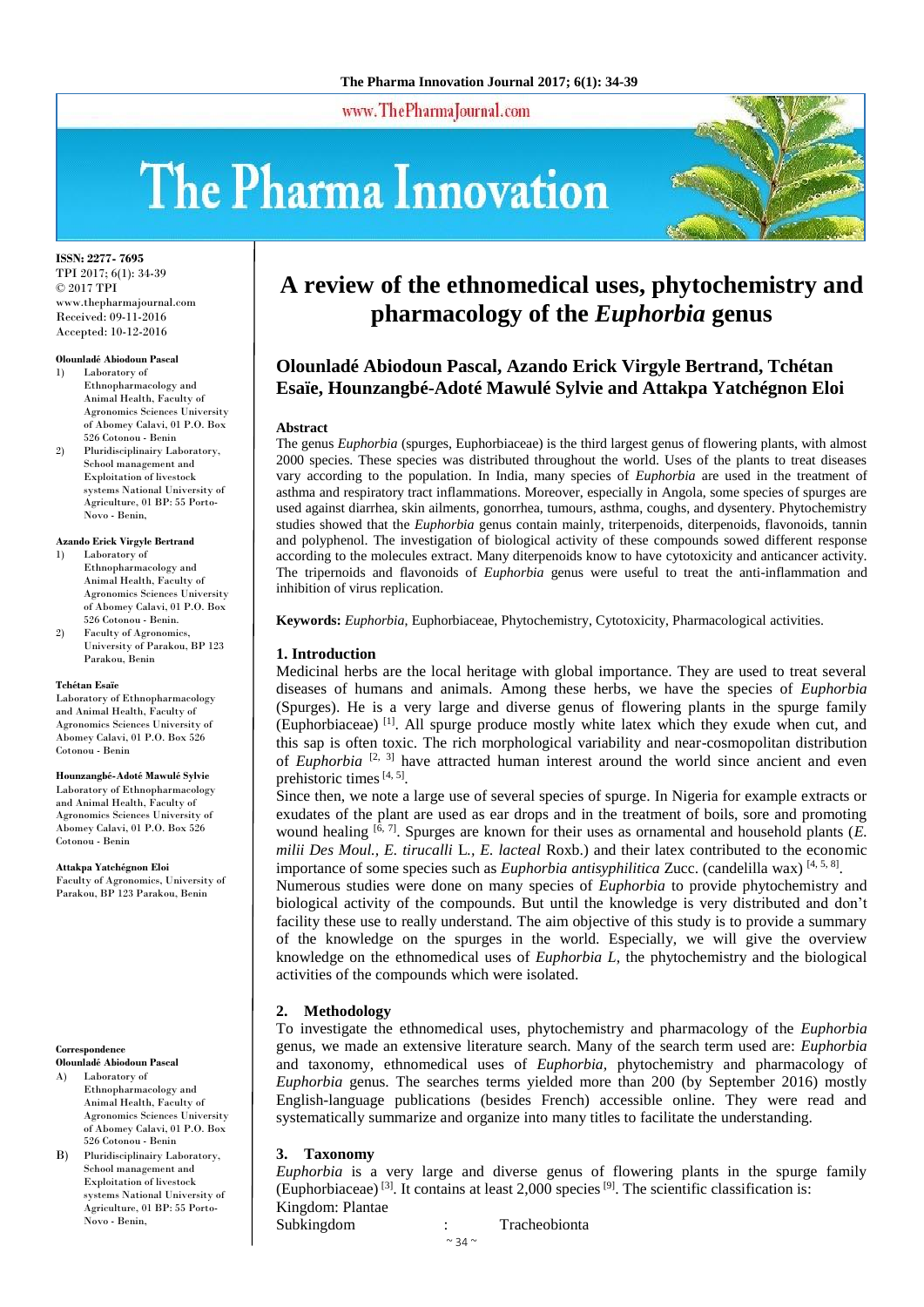The Pharma Innovation Journal

| Superdivision  | Spermatophyta |
|----------------|---------------|
| Division       | Magnoliophyta |
| Class          | Magnoliopsida |
| <b>Suclass</b> | Rosidae       |
| Oder           | Euphorbiales  |
| Family         | Euphorbiaceae |
| Genus          | Euphorbia     |
|                |               |

Extensive phylogenetic studies have supported recognition of four major subgeneric clades: Athymalus (150 spp); Chamaesyce (600 spp); Esula (480spp) and *Euphorbia* ( $>600$ spp) [2, 5, 10-14] .

#### **4. Distribution**

The genus *Euphorbia* features several species, distributed throughout in the whole world. Certain species are found in India, more precisely in the North and West  $[7, 15]$ . This genus is meeting in West and East Africa where is used in the traditional way by the population to treat various diseases. It is seen in Europe and America.

#### **5. Description and Morphology**

The plants are annual or perennial herbs, woody shrubs, or trees with a caustic, poisonous milky latex [9]. The roots are fine or thick and fleshy or tuberous. Many species are more or less succulent, thorny, or unarmed. The main stem and mostly also the side arms of the succulent species are thick and fleshy, 15–91 cm (6–36 in) tall. The deciduous leaves may be opposite, alternate, or in whorls. In succulent species, the leaves are mostly small and short-lived. The stipules are mostly small, partly transformed into spines or glands, or missing<sup>[1]</sup>.

All flowers in the Euphorbiaceae are unisexual, and they are often very small in size. In *Euphorbia*, the flowers are reduced even more and then aggregated into an inflorescence or cluster of flowers known as a "cyathium" (plural cyathia). This feature is present in every species of the genus but nowhere else in the plant kingdom. Whereas most other large genera of plants differ in features of the flowers themselves, *Euphorbia* varies instead in features of the cyathium, which can show amazing modifications in different groups within the genus  $[16]$ .

Members of *Euphorbia* are readily distinguishable by their milky latex and specialized inflorescences (cyathia)  $[2, 5, 17]$ . The main defining feature of the cyathium is the floral envelope or involucre that surrounds each group of flowers. The involucre almost always has one or more special glands attached to it, most often on the upper rim, and these glands and their appendages vary greatly in size and shape. There may be specialized leaves called cyathophylls or cyathial leaves that surround the cyathium and give an overall flowerlike appearance to the whole complex inflorescence.







**Figure 2[7]:** View of *Euphorbia hirta L*

#### **6. Ethnomedical uses**

Some species of *Euphorbia* have been used in traditional medicine since many decades in the worldwide to treat a variety of human and animal diseases. Recent studies have shown that more than 5% of species of *Euphorbia* are used in medicine <sup>[5]</sup>. They are most often used to treat digestive disorders, skin diseases, inflammation and disorders of the respiratory system. Numerous studies referred to the purgative and emetic effect of *Euphorbia* species<sup>[18]</sup>.

Uses of *E. hirta* were very diverse from all over the world, as well as from different plant parts used (latex, entire plant, leaves, stems, roots).Uses was recorded from all continents, except Australasia. In India for example, it is used to treat worm infestations in children and for dysentery, gonorrhea, jaundice, pimples, digestive problems and tumours [7, 19]. A decoction of leafy stems of *E. hirta* is given as anti-diarrheal in Burundi; China; Nigeria and also used for the same purpose in the Philippines<sup>[20]</sup>.

Many species of *Euphorbia* are also used to treat Skin or subcutaneous cellular tissue disorders. The most frequently treated disorders in the category skin diseases were warts, sores, carbuncles, boils, dermatitis, calluses, hair loss, irritation, psoriasis, pustules, sunburn, eczema and the use of *Euphorbia* spp. as astringents. The milky sap or latex of spurges is used to have a protective and defensive role in helping heal wounds [21].

Numerous Scientifics records bring up to the use of *Euphorbia* to treat wounds and hemorrhages. The treatment of abscesses, blisters, burns and injuries were also recorded. In China, both *E. thymifolia* and *E. maculata* are used for the treatment of hemoptysis, hematuria, hemafecia, hematemesis, epistaxis and vaginal bleeding and for the treatment of wounds and carbuncles [18, 20].

In the category of respiratory system disorders, *Euphorbia* was described to treat asthma and coughs, but also included descriptions of treatments for bronchial complaints, breathlessness, pneumonia and use as an expectorant and originating. The most cited species was *E. hirta* [5].

*Euphorbia* is reportedly used for a multitude of purposes besides medicine and poisons. *Euphorbia* uses described included environmental and ornamental uses (e.g. the wellknown house plants poinsettia, *E. pulcherrima* and crown of thorns, *E. milii*) or the usage of *E. tirucalli* and other species, mainly in Africa, to build natural fences<sup>[21]</sup>.

#### **7. Phytochemistry**

Many studies have been conducted on the chemical analysis of *Euphorbia* species. The results showed that there are many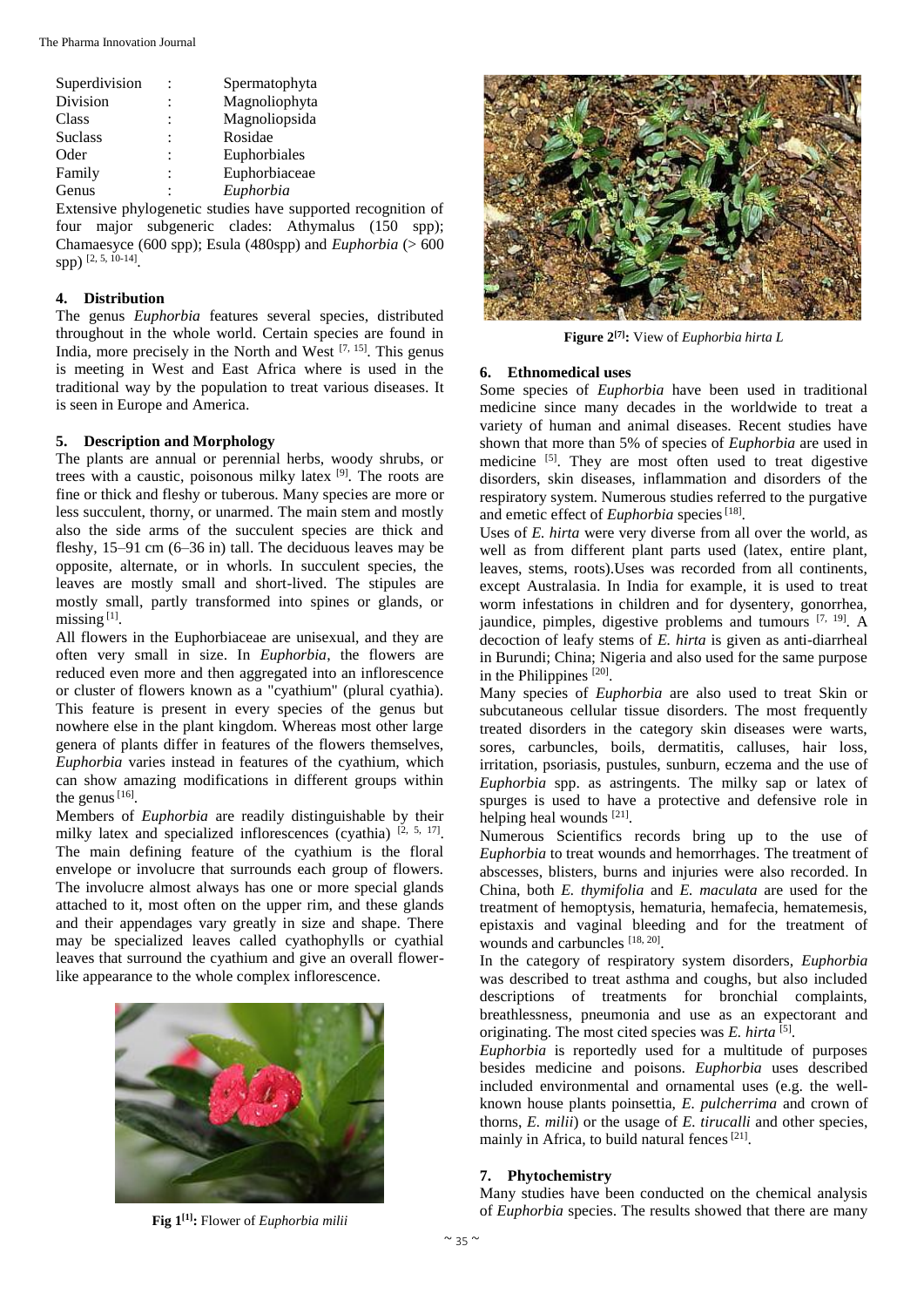chemical molecules. The most encountered are the diterpenoids, the triterpenoids, sterols, flavonoids, phenols and tannins. Zare *et al* (2015)<sup>[22]</sup> obtained from extracts of *E*. *macrostegia* three triterpenoids: 24-methylenecycloartan-3βol (1) butyrospermol (2) and cycloartenol (3); Three diglycerides, 1,2-Di-O-α-linolenoyl-sn-glycerol (4), 1-Olinoleoyl-3-O-palmitoyl-sn-glycerol (5) and 1-O-α-linolenoyl-2 -O-palmitoyl-sn-glycerol (6) (Figure 3 and 4). Several other compounds were obtained from *Euphorbia* species. These are flavonoids and phenols <sup>[3]</sup> and diterpenoids (casbane, lathyrane, jatrophane, tigliane, ingenane skeletons)<sup>[23]</sup>.

The study of the chemical composition of the roots of some species of *Euphorbia* helped insulate get diterpenoids whose structures were elucidated as follows: 2α-O-isobutyryl-3β, 5α, 7β, 10, 15 βpenta -O-acetyl-14α-O-benzoyl-10,18 dihydromyrsinol (1), 2α-O-isobutyryl-3β-O-propionyl-5α, 7β, 10,15β-tetra-O-acetyl-10,18- dihydromyrsinol (2) and 2α, 14α-di-O-benzoyl-3β, 5α, 7β, 10,15β-penta-O-acetyl-10,18 dihydromyrsinol (3)  $[24]$ . The following table summarizes some components obtained after analysis of some species of *Euphorbia*.

| <b>Chemical constituent</b>                                                                                  | <b>Species</b>  | <b>References</b> |
|--------------------------------------------------------------------------------------------------------------|-----------------|-------------------|
| cycloart-25-ene-3 $\beta$ , 24-diol                                                                          |                 | $[25]$            |
| cycloart-23(Z)- ene-3 $\beta$ , 25-diol                                                                      | E. macrostegia  |                   |
| cycloart- $23(E)$ -ene- $3\beta$ , 25-diol                                                                   |                 |                   |
| 24-methylene-cycloart-3β-ol                                                                                  |                 |                   |
| Phenolic, flavonoid                                                                                          | E. spinidens    | $[3]$             |
| Triterpenoids, diglycerides                                                                                  | E. macrostegia  | $[22]$            |
| $2\alpha$ -O-isobutyryl-3 $\beta$ ,5 $\alpha$ ,7 $\beta$ ,10,15 $\beta$ -                                    |                 |                   |
| penta-O-acetyl-14 $\alpha$ -O-benzoyl-10,18-dihydromyrsinol                                                  |                 |                   |
| $2\alpha$ -O-isobutyryl-3 $\beta$ -O-propionyl-                                                              |                 | $[24]$            |
| $5\alpha$ , $7\beta$ , $10$ , $15\beta$ -tetra- $O$ -acetyl-10, $18$ -dihydromyrsinol                        | E. prolifera    |                   |
| $2\alpha$ , 14 $\alpha$ -di- <i>O</i> -benzoyl-                                                              |                 |                   |
| $3\beta$ , $5\alpha$ , $7\beta$ , $10$ , $15\beta$ -penta- <i>O</i> -acetyl-10, 18-dihydromyrsinol           |                 |                   |
| Euphorbianin, leucocyanidol, camphol, quercitrin and quercitol                                               |                 |                   |
| Gallic acid, myricitrin, 3,4-di-O-galloylquinic acid, 2, 4, 6-tri-O-galloyl-Dglucose,                        |                 | $[7]$             |
| 1, 2,3, 4, 6-penta-O-galloyl-β- D-glucose                                                                    | E. hirta        |                   |
| Euphorbins A, B, C, D, E                                                                                     |                 |                   |
| Jatrophanes                                                                                                  | E. helioscopia  | $[26]$            |
| jatrophane diterpene                                                                                         | E. characias    | $[27]$            |
| tigliane diterpenes:                                                                                         |                 |                   |
| $16$ -angeloyloxy-13 $\alpha$ -isobutanoyloxy-4 $\beta$ ,9 $\alpha$ ,20-trihydroxytiglia-1,5-diene-3,7-dione | E. grandicornis | $[28]$            |
| 16-angeloyloxy-13α-isobutanoyloxy-4β,9α,7β-trihydroxytiglia-1,5-dien-3-one                                   |                 |                   |
| Triterpenoids:                                                                                               |                 |                   |
| lup-20(29)-ene-33, 28 diol                                                                                   | E. spinidens    | $[29]$            |
| $(3\beta, 23E)$ -Cycloarta-23-ene-3, 25-diol.                                                                |                 |                   |



**Fig 3**: The chemical structure of triterpenoids isolated from *E. macrostegia* (1-3) [22] .



Fig 4: The structure of diglycerides (4-6)<sup>[22]</sup>.

### **8. Pharmacological activities**

#### **a. Neuroprotective activity**

Investigations of methane extracts of *E. prolifera* roots have been performed by some chemists. Xu *et al.* (2012) <sup>[24]</sup> obtained three myrsinolditerpenes which 2α-O-isobutyryl-3β, 5α, 7β, 10,15β-penta-O-acetyl-14α-O-benzoyldihydromyrsinol 10.18 (1), 2α-O-isobutyryl-3β-O-propionyl-5α, 7β, 10,15β-tetra-O-acetyl-10,18-dihydromyrsinol (2) and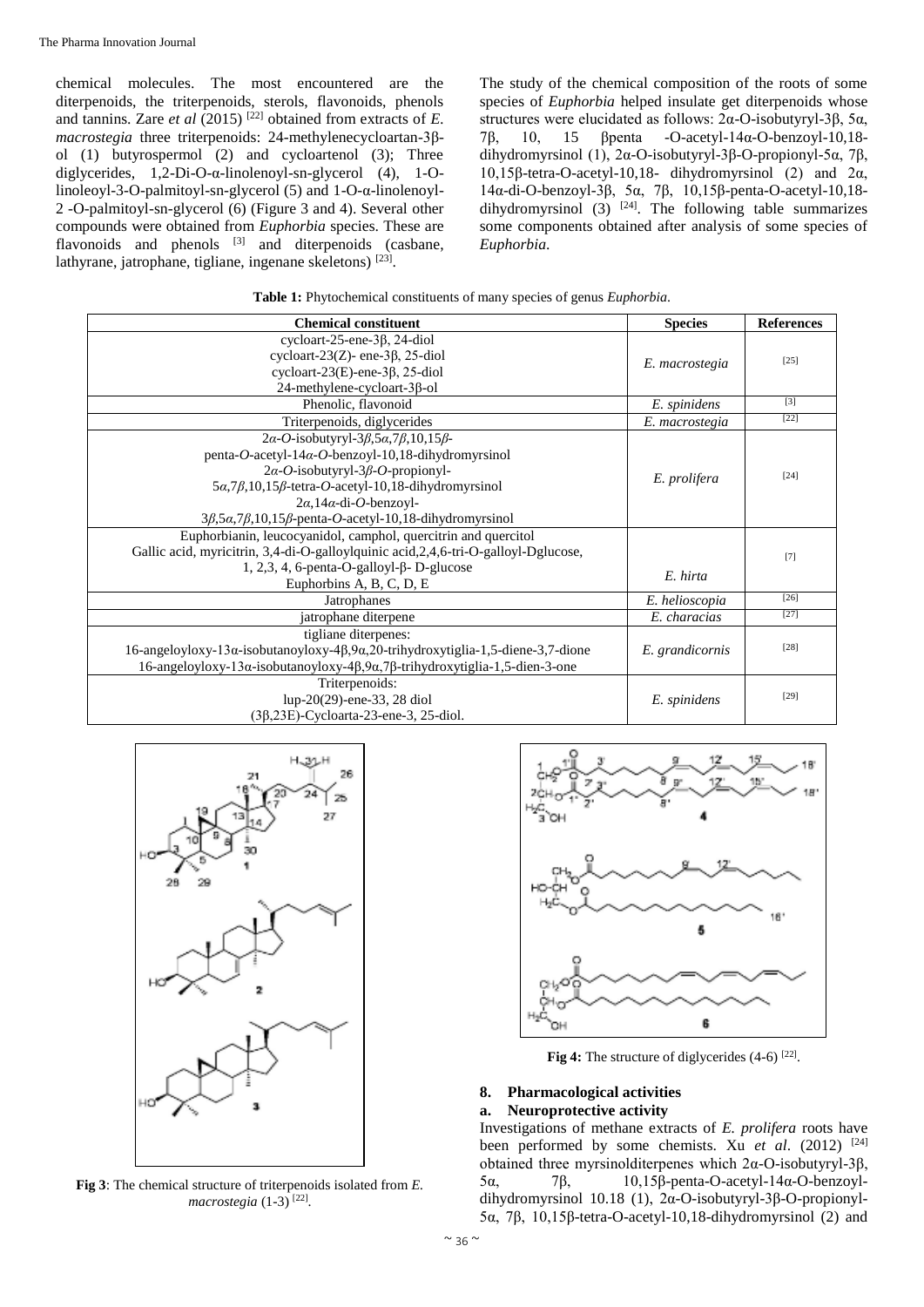2α, 14α-di-O-benzoyl-3β, 5α, 7β, 10,15β-penta-O-acetyl-10,18-dihydromyrsinol (3).

Biological evaluation disclosed that two of them exhibited strong neuroprotective effects. The results suggest that myrsinolditerpenes with strong neuroprotective activities may probably be useful for the treatment of nervous system diseases, such as Parkinson's disease [24, 30].

#### **b. Immunomodulatory activity**

According to Ghannadian *et al.*, 2013<sup>[29]</sup>, the dried acetonchloroform extract of aerial parts of *E. spinidens* showed two new triterpenoids: lup-20(29)-ene-33, 28 diol commonly known as betulin and (3β, 23E)-Cycloarta-23-ene-3,25-diol. The pharmacological activity of the two triterpenoids, in particular, betulin showed that they have the immunomodulatory activity. Betulin has shown encouraging stimulatory effect on the proliferation of human peripheral blood lymphocytes activated by PHA.

#### **c. Cytotoxicity activity**

Baniadam *et al.*, (2014)<sup>[25]</sup> studied the cytotoxicity of dichloromethane extract of *E. macrostegia* against MDA-MB48 and MCF-7 Cancer Cell Lines. The result showed four compounds: cycloart-25-ene-3β, 24-diol (1), cycloart-23(Z) ene-3β, 25-diol (2), cycloart-23(E)-ene-3β, 25-diol (3), and 24-methylene-cycloart-3β-ol (4).

Among these compounds, cycloart-23(E)-ene-3β, 25-diol (3) was the most active compound on MDA-MB468 cell line and cycloart-23(Z)-ene-3β, 25-diol (2) was the most active compound on MCF-7 cell line.

#### **d. Antimicrobial activity**

Sudhakar *et al.*, (2006)<sup>[31]</sup> evaluated the ethanolic extract of aerial parts of *E. hirta* on some pathogens bacteria. The result showed that the extract exhibited a broad spectrum of antimicrobial activity, particularly against *Escherichia coli* (enteropathogen), *Proteus vulgaris*, *Pseudomonas aeruginosa* and *Staphylococcus aureus.*

#### **e. Antioxidant and antiviral activity**

The investigation of methanolic extract of aerial parts of *E. spinidens* was performed for its antioxidant and antiviral activity [3]. The findings of this study show that the methanol extract of *E. spinidens* has high content of phenolic and flavonoid compounds with good antioxidant activity. Furthermore, this extract has significant antiviral effect on HSV-1 probably due to the inhibition of viral replication.

#### **f. Anthelmintic activity**

The anthelmintic efficacy of the aqueous crude extract of *E. hirta* Linn was studied in 20 Nigerian dogs that were naturally infected with nematodes. Results of this study show that the aqueous crude extracts of *E. hirta* after its administration into local dogs produced a significant increase ( $P < 0.05$ ) in PCV, RBC, Hb conc., TWBC and lymphocyte counts. The fecal egg counts also showed a remarkable and significant reduction in the levels of the identified helminthes  $[7, 32]$ .

#### **g. Other activities**

Prostratin (a tigliane), which is produced by *E. fischeriana*, and *E. cornigera*, has shown potential as an adjuvant therapy for the treatment of latent HIV infection  $[23, 33, 34, 35, 36]$ . An aqueous extract of *E. hirta* significantly inhibited aflatoxin production on rice, wheat, maize and groundnut  $[7, 37]$ . The

jatrophane esters, which are produced by many species of *Euphorbia*, have been shown to inhibit p-glycoprotein transporters responsible for efflux of chemotherapeutic agents and may therefore be useful for the treatment of multidrug resistant cancers [38, 39, 40] .

#### **h. Toxicological evaluation**

The spurges share the feature of having a poisonous, milky, white, latex-like sap. The skin-irritating and caustic effects are largely caused by varying amounts of diterpenes. Triterpenes such as betulin and corresponding esters are other major components of the latex  $[1]$ . In contact with mucous membranes (eyes, nose, mouth), the latex can produce extremely painful inflammation.

When large succulent spurges in a greenhouse are cut, vapours can cause irritation to the eyes and throat several metres away. Precautions, including sufficient ventilation, are required. Many spurges have also a negative effect on the fertility when they use it at a high level. Certain studies showed that *E. hirta* at a dose level of 50 mg/kg body weight reduced the sperm motility and density of cauda epididymal and testis sperm suspension significantly, leading eventually to 100% infertility  $[7, 41]$ .

#### **9. Conclusion**

In summary, the *Euphorbia* genus consists of several species distributed around the world. The different species of *Euphorbia* have long been used to treat various diseases. The exceptional diversity of the genus *Euphorbia* is not only represented by its growth forms but also by its diverse medicinal uses. These different traditional uses very early attracted the attention of researchers on the need to investigate the different species of spurge. This enabled the isolation of chemical compounds and evaluates together their biological activity. However, it appears necessary to continue the investigations to explore all *Euphorbia* species to find new molecules to face the various common diseases of society.

#### **10. Acknowledgement**

We thank the members of Laboratory of Ethnopharmacology and Animal Health, FSA, UAC, especially, **Fiacre M. L. DOUMAVO ACAKPO** for his contribution. We also thank the anonymous reviewers for their constructive comments on this Manuscript.

#### **11. References**

- 1. [https://en.wikipedia.org/wiki/*Euphorbia*]. [Visited on 3 September, 2016.
- 2. Horn JW, Van Ee BW, Morawetz JJ, Riina R, Steinmann VW, Berry PE *et al*. Phylogenetics and the evolution of major structural characters in the giant genus *Euphorbia* L. (Euphorbiaceae). Molecular Phylogenetics and Evolution. 2012; 63:305-326.
- 3. Karimi A, Mohammadi-Kamalabadi M, Rafieian-Kopaei M, Amjad L, Salimzadeh L. Determination of antioxidant activity, phenolic contents and antiviral potential of methanol extract of *Euphorbia spinidens Bornm* (Euphorbiaceae). Tropical Journal of Pharmaceutical Research. 2016; 15(4):759-764.
- 4. Schultes RE. Members of Euphorbiaceae in primitive and advanced societies. Botanical Journal of the Linnean Society. 1987; 94:79-95.
- 5. Ernst M, Olwen MG, Haris Salis Lagoudakis C, Nilsson N, Toft Simonsen H, Ronsted N. Global medicinal uses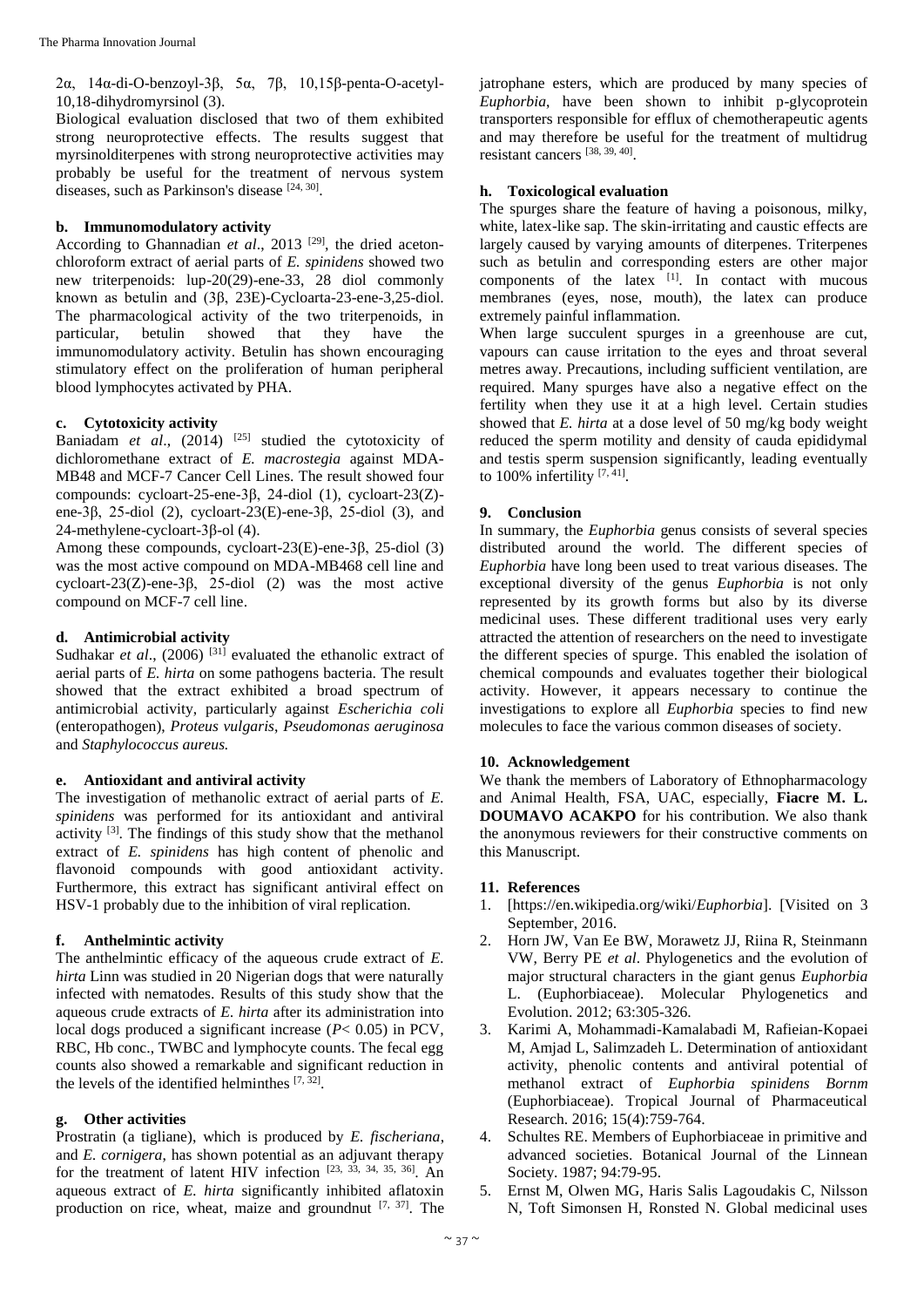of *Euphorbia* L. (Euphorbiaceae). Journal of Ethnopharmacology. 2015; 52:1-43.

- 6. Chika Ogueke C, Jude N, Okoli IC, Anyanwu BN. Antibacterial activities and toxicological potentials of crude ethanolic extracts of *Euphorbia hirta*. Journal of American Science. 2007; 3(3):11-16.
- 7. Sandeep BP, Nilofar SN, Chandrakant SM. Review on phytochemistry and pharmacological aspects of *Euphorbia hirta Linn*. Journal of Pharmaceutical Research and health Care. 2009; 1(1):113-133.
- 8. Rizk, AFM. The chemical constituents and economic plants of the Euphorbiaceae. Botanical Journal of the Linnean Society. 1987; 94:293-326.
- 9. Bruyns Peter V, Mapaya Ruvimbo J, Hedderson Terrence J. A new subgeneric classification for *Euphorbia*  (Euphorbiaceae) in southern Africa based on ITS and psbA trnH sequence data. Taxon 2006; 55(2):397-420.
- 10. Dorsey BL, Haevermans T, Aubriot X, Morawetz JJ, Riina R, Steinmann VW *et al*. Phylogenetics, morphological evolution, and classification of *Euphorbia* subgenus *Euphorbia* (Euphorbiaceae). Taxon. 2013; 62:291-315.
- 11. Horn JW, Xi Z, Riina R, Perison JA, Yang Y, Dorsey BL *et al*. Evolutionary bursts in *Euphorbia* (Euphorbiaceae) are linked with photosynthetic pathway. Molecular Phylogenetics and Evolution. 2014; 68:3485-3504.
- 12. Peirson JA, Bruyns PV, Riina R, Morawetz JJ, Berry PE. A molecular phylogeny and classification of the largely succulent and mainly African *Euphorbia* subg. Athymalus (Euphorbiaceae). Taxon 2013; 62:1178-1199.
- 13. Riina R, Peirson JA, Geltman DV, Molero J, Frajman B, Pahlevani A *et al*. A worldwide molecular phylogeny and classification of the leafy spurges, *Euphorbia* subgenus Esula (Euphorbiaceae). Taxon. 2013; 62:316-342.
- 14. Yang Y, Riina R, Morawetz JJ, Haevermans T, Aubriot X, Berry PE. Molecular phylogenetics and classification of *Euphorbia* subgenus Chamaesyce (Euphorbiaceae). Taxon. 2012; 61:764-789.
- 15. Rahuman Abdul A, Geetha Gopalakrishnan P, Venkatesan Kannappan G. Larvicidal activity of some Euphorbiaceae plant extracts against *Aedes aegypti* and *Culex quinquefasciatus* (Diptera: Culicidae), Parasitology Research. 2007; 63:839-846.
- 16. [http://www.euphorbiaceae.org/pages/about\_euphorbia.ht ml]. [Visited on 6 September, 2016.
- 17. Govaerts R, Frodin DG, Radcliffe-Smith A. World checklist and bibliography of Euphorbiaceae (with Pandaceae). Kew, Royal Botanic Gardens. 2000; 2:320- 328.
- 18. Hoang SV, Baas P, Kessler PJA. Traditional medicinal plants in Ben En National Park, Vietnam Blumea. 2008; 53:569-601.
- 19. Kirtikar KR, Basu BD. Indian Medicinal Plants, Periodical Experts Books Agency, 2nd edition, Vol. 3, New Delhi, 1991, 210-293.
- 20. Gaioni DT. Medical choices in a Philippine highland community. Ethnomedical and Biomedical dimensions of Bauko clinical reality. Anthropos. 2002; 97:505-518.
- 21. [http://www.euphorbiaceae.org/]. [Visited on 11 September, 2016.
- 22. Zare S, Ghaedi M, Miri R, Heiling S, Asadollahi M, Baldwin IT *et al*. Phytochemical Investigation on *Euphorbia macrostegia* (Persian wood spurge). Iranian Journal of Pharmaceutical Research. 2015; 14(1):243-249.
- 23. King AJ, Brown GD, Gilday AD, Larson TR, Graham IA. Production of bioactive diterpenoids in the Euphorbiaceae depends on evolutionarily conserved gene clusters. The Plant Cell. 2014; 26:3286-3298.
- 24. Xu J, Jin D, Guo P, Xie C, Fang L, Guo Y. Three new myrsinol diterpenes from *Euphorbia prolifera* and their neuroprotective activities. Molecules. 2012; 17:9520- 9528.
- 25. Baniadam S, Rahiminejad MR, Ghannadian M, Saeidi H, Ayatollahi AM, Aghaei M. Cycloartane Triterpenoids from *Euphorbia Macrostegia* with their Cytotoxicity against MDA-MB48 and MCF-7 Cancer Cell Lines. Iranian Journal of Pharmaceutical Research. 2014; 13 (1):135-141.
- 26. Lu Z, Guan S, Li X, Chen G, Zhang J, Huang H *et al*. Cytotoxic Diterpenoids from *Euphorbia helioscopia*. Journal of Natural Products. 2008; 71(5):873-876.
- 27. Schnabel C, Hiersemann M. Total Synthesis of Jatrophane Diterpenes from *Euphorbia characias*. Organic Letters. 2009; 11(12):2555-2558.
- 28. Forgo P, Rédei D, Hajdu Z, Szabo P, Szabo L, Hohmann J. Unusual Tigliane Diterpenes from *Euphorbia grandicornis*. Journal of Natural Products. 2011; 74(4):639-643.
- 29. Ghannadian M, Akhavan A, Abdalla OM, Ayatollahi AM, Mohammadi-kamalabadi M, Ghazanfari H. Triterpenes from *Euphorbia spinidens* with immunomodulatory activity. Journal of Pharmacy Research and Science. 2013; 8(3): 205-210.
- 30. Dawson TM, Dawson VL. Molecular pathways of neurodegeneration in Parkinson's disease. Science. 2003; 302: 819-822.
- 31. Sudhakar M, Rao CV, Rao PM, Raju DB, Venkateswarlu Y. Antimicrobial activity of *Caesalpinia pulcherrima*, *Euphorbia hirta* and *Asystasia gangeticum*. Fitoterapia. 2006; 77(5):378-380.
- 32. Adeolu AA**.** Anthelmintic efficacy of the aqueous crude extract of *Euphorbia hirta* Linn in Nigerian dogs, Veterinarski Arhiv. 2005; 75(1):39-47.
- 33. Miana GA, Bashir M, Evans FJ. Isolation of prostratin from *Euphorbia cornigera*. Planta Medica. 1985; 51:353- 354.
- 34. Qing-Gao M, Wen-Zi L, Xiao-Yun W, Tian-Xi Z, Guo-Wei Q. Diterpenoids from *Euphorbia fischeriana*. Phytochemistry. 1997; 44:663-666.
- 35. Kulkosky J, Culnan DM, Roman J, Dornadula G, Schnell M, Boyd MR *et al*. Prostratin: activation of latent HIV-1 expression suggests a potential inductive adjuvant therapy for HAART. Blood. 2001; 98:3006-3015.
- 36. Johnson HE, Banack SA, Cox PA. Variability in content of the anti-AIDS drug candidate prostratin in Samoan populations of *Homalanthus nutans*. Journal of Natural Products. 2008; 71:2041-2044.
- 37. Singh P, Sinha KK. Inhibition of alfatoxin production on some agricultural commodites through aqueous plant extracts. Journal of Indian botanical society. 1986; 65 (1):30-37.
- 38. Dueber MT, Adolf W, West CA. Biosynthesis of the diterpene phytoalexin casbene: partial purification and characterization of casbene synthetase from Ricinis communis. Plant Physiology. 1978; 62:598-603.
- 39. Lai XZ, Yang YB, Shan XL. The investigation of Euphorbiaceous medicinal plants in Southern China. Economic Botany. 2004; 58:S307-S320.